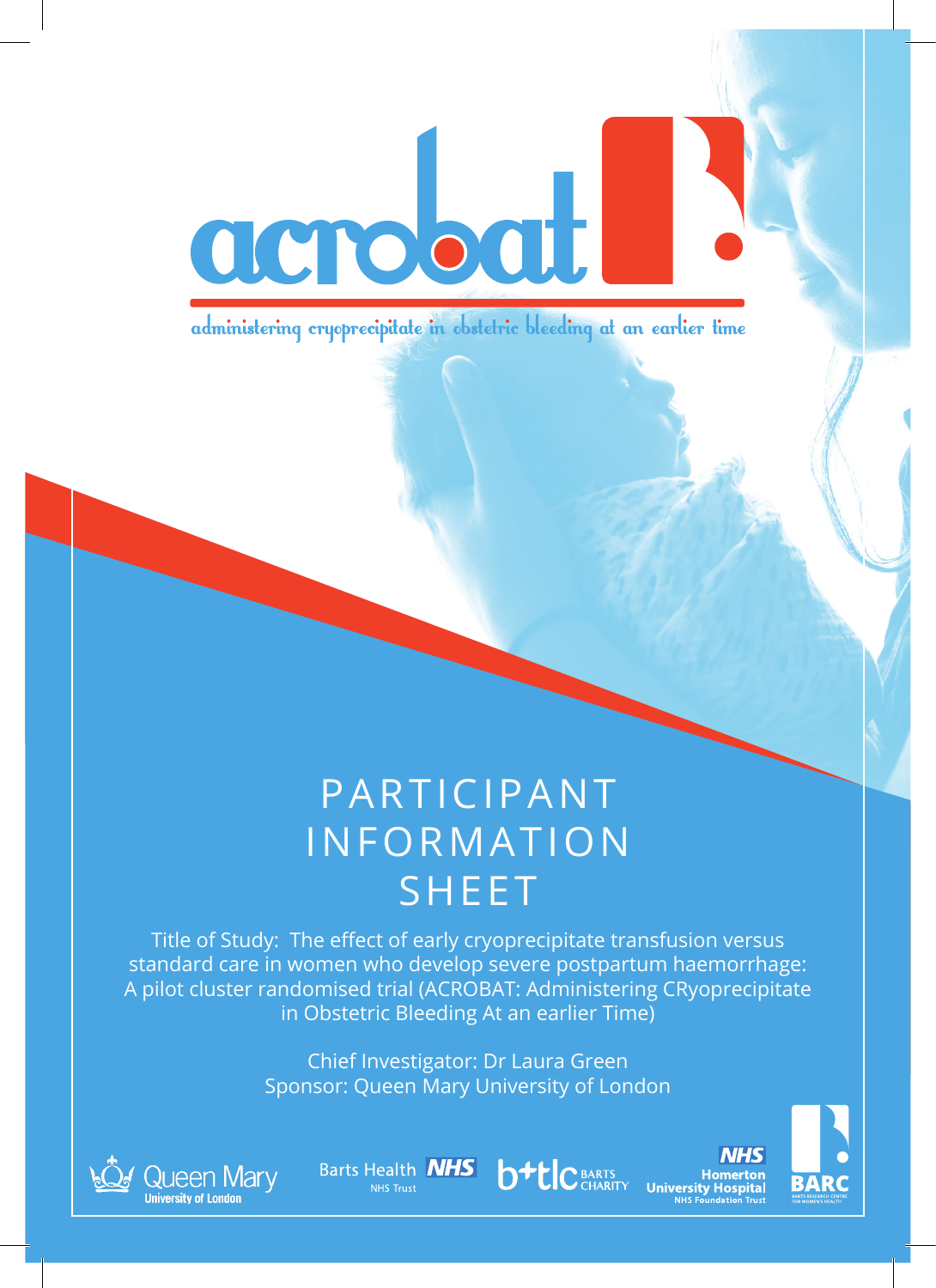# **BARC**

#### **SECTION 1: Why am I being given this leaflet?**

#### **Introduction**

This hospital is taking part in a research study to investigate the treatment for Postpartum Haemorrhage (PPH), a condition where there is heavy bleeding in pregnant women after childbirth, requiring blood transfusion.

This research will help us understand how best to improve the care of women who suffer heavy bleeding during childbirth in the future. Before you decide, it is important for you to understand why the research is being done and what it involves. Please take time to read the following information carefully and discuss it with others if you wish. Ask us if there is anything that is not clear, or if you would like more information.

#### **Why have I been invited to take part?**

You experienced heavy bleeding during or after childbirth, which required emergency treatment with blood transfusion. This hospital is taking part in a research study called ACROBAT. In this study, some of the participating hospitals have had a change to the order in which standard blood products are given during emergency blood transfusion. This is a change that is of very low risk.

At the time of the bleeding, it was not appropriate to discuss this with you, as the priority was to deliver treatment, rather than introduce any delays that could have potentially affected your care.

We now would like to ask you if you would consider continuing in this study and allow us to collect information about your health. Participation in this study is completely voluntary. You will be given this information sheet to keep. If you agree to continue to take part in this study, you will be asked to sign a consent form.

#### **What will happen to me if I agree to continue to take part?**

If you agree to continue to participate in the study we are asking for your consent for the following:

- To collect routine clinical information about you and the care you received when you experienced heavy blood loss.
- We would ask you to complete a short one-page questionnaire about your health and wellbeing.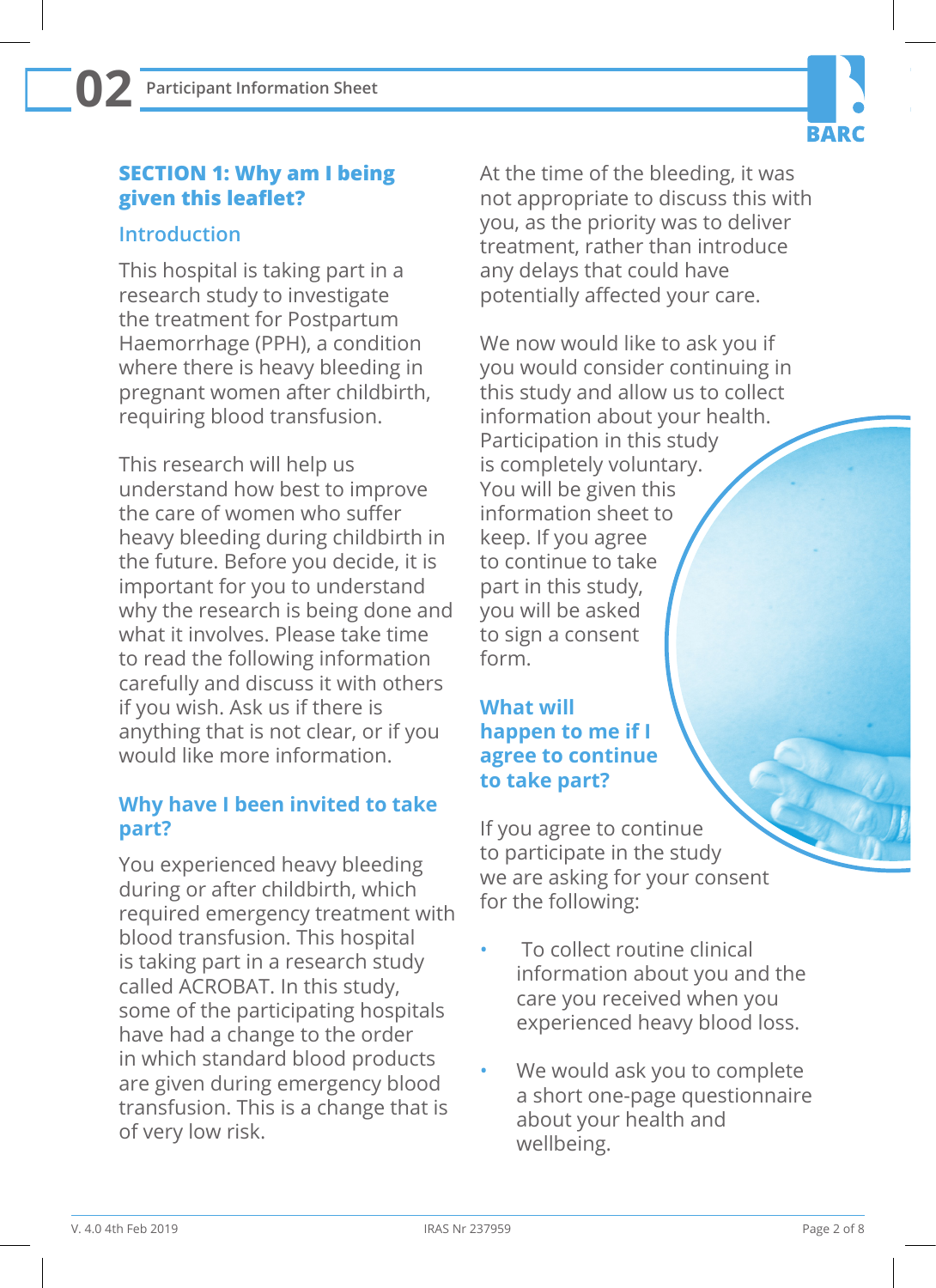**Participant Information Sheet 03**

• To analyse any leftover blood from routine samples that may have already been taken as part of managing your bleeding (no additional blood tests will be required).

**BARC** 

We would like to contact you by telephone 3 months after you leave the hospital, to ask about your health status. If we cannot reach you, we would like to contact your GP for this information.

Regarding the blood samples, we will only use the leftover blood from samples taken during your delivery and time in hospital. These blood samples are taken as part of routine care. The blood will be analysed in a central laboratory, to better understand how we can improve management of PPH. We will not perform any genetic testing on these samples. Blood samples will be destroyed once the study has ended.

Finally, we are inviting a small number of women to take part in a 1-hour interview about their views and experiences. This is so we can find out how women feel

about being included in this study and learn how to best plan a future large-scale trial. The researcher conducting these interviews may be male or female, will be from Queen Mary University of London and the interviews will take place after discharge from hospital. You do not have to take part in this interview if you don't want to. It is still possible to take part in this study without having the interview. If you'd rather not be contacted about this, you can let a member of the research team know.

#### **SECTION 2: More information about why the ACROBAT study is needed**

#### **What is Postpartum Haemorrhage, and what is the current standard treatment?**

Healthcare in pregnancy and during labour in the UK is one of the best in the world, and most women experience no significant problems. However, despite medical treatment, some women may experience heavy bleeding during and up to 24 hours after labour. This bleeding is called postpartum haemorrhage (PPH).

PPH is rare, and the majority of women recover from it without needing any blood products. However, in some instances (2%), heavy bleeding can be so severe and potentially life-threatening that treatment with blood products is necessary. In this case, a standard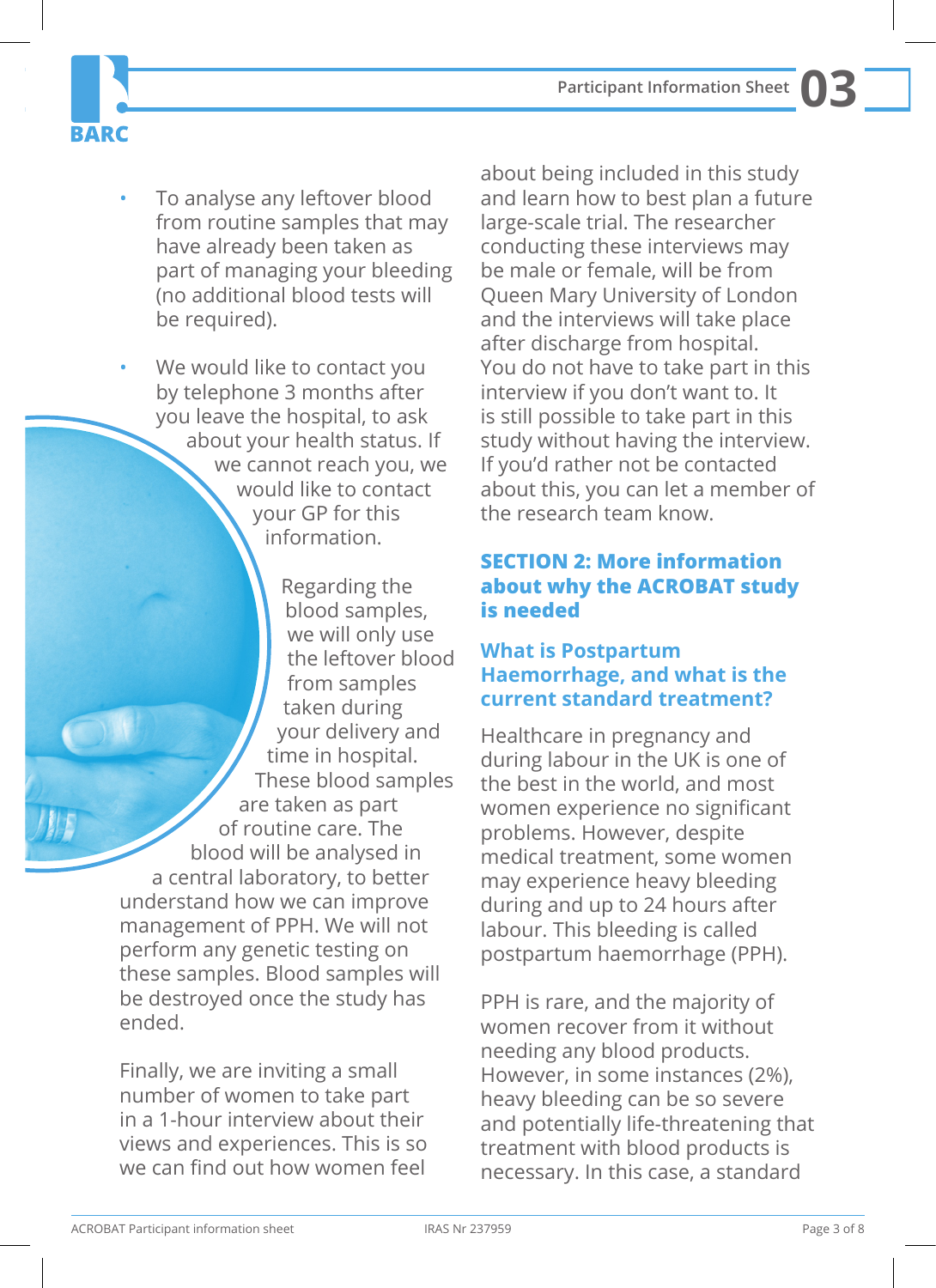**04**



protocol is followed by doctors to allow for transfusion of different blood products, which are normally given in a particular order: at first, **red blood cells** and **fresh frozen plasma** are given, and if bleeding does not stop, **platelets** and **cryoprecipitate** are given at a later point. We don't currently have very good evidence if this is really the best order to give blood products in order to stop further bleeding. Cryoprecipitate is usually given later on, or in some cases it may not be given at all, because it is a limited resource.

#### **What is Cryoprecipitate?**

Cryoprecipitate is a blood product that has been separated from the whole blood donation and frozen. If needed, cryoprecipitate is thawed and then given to patients as a transfusion. Cryoprecipitate has been used in the UK for over 40 years for treatment of bleeding, including during childbirth, and is very safe.

Cryoprecipitate is very rich in a protein called fibrinogen. Fibrinogen plays an important role in the formation of a blood clot and so helps to stop the bleeding. During PPH fibrinogen is lost quite early in the course of bleeding, and therefore replacing it early – by giving cryoprecipitate earlier – could improve outcomes for women who experience heavy bleeding, as bleeding may be stopped more rapidly.

#### **What is the purpose of the ACROBAT study?**

In the ACROBAT study, we are trying to find out if giving cryoprecipitate earlier – at the same time as red blood cells – could stop bleeding more quickly.

In order to prove this, we would need to perform a large trial, which would require significant resources and a large number of women to participate. Before we run such a large trial, we need to test whether it is feasible to deliver the trial, and the ACROBAT study is aiming to do just that – this is why it is called a pilot study. The ACROBAT study will assess if cryoprecipitate can be administered within 90 minutes of the onset of bleeding, as well as collect information on clinical outcomes of women participating in the study. We will also collect information on how to fine tune study processes and find out what women and healthcare professionals think about the way we run the study.

#### **How is the ACROBAT study designed?**

We plan to recruit 200 patients across 4 hospitals in the UK. In the study, hospitals are randomly allocated into 2 groups: 1) standard care group and 2) intervention group.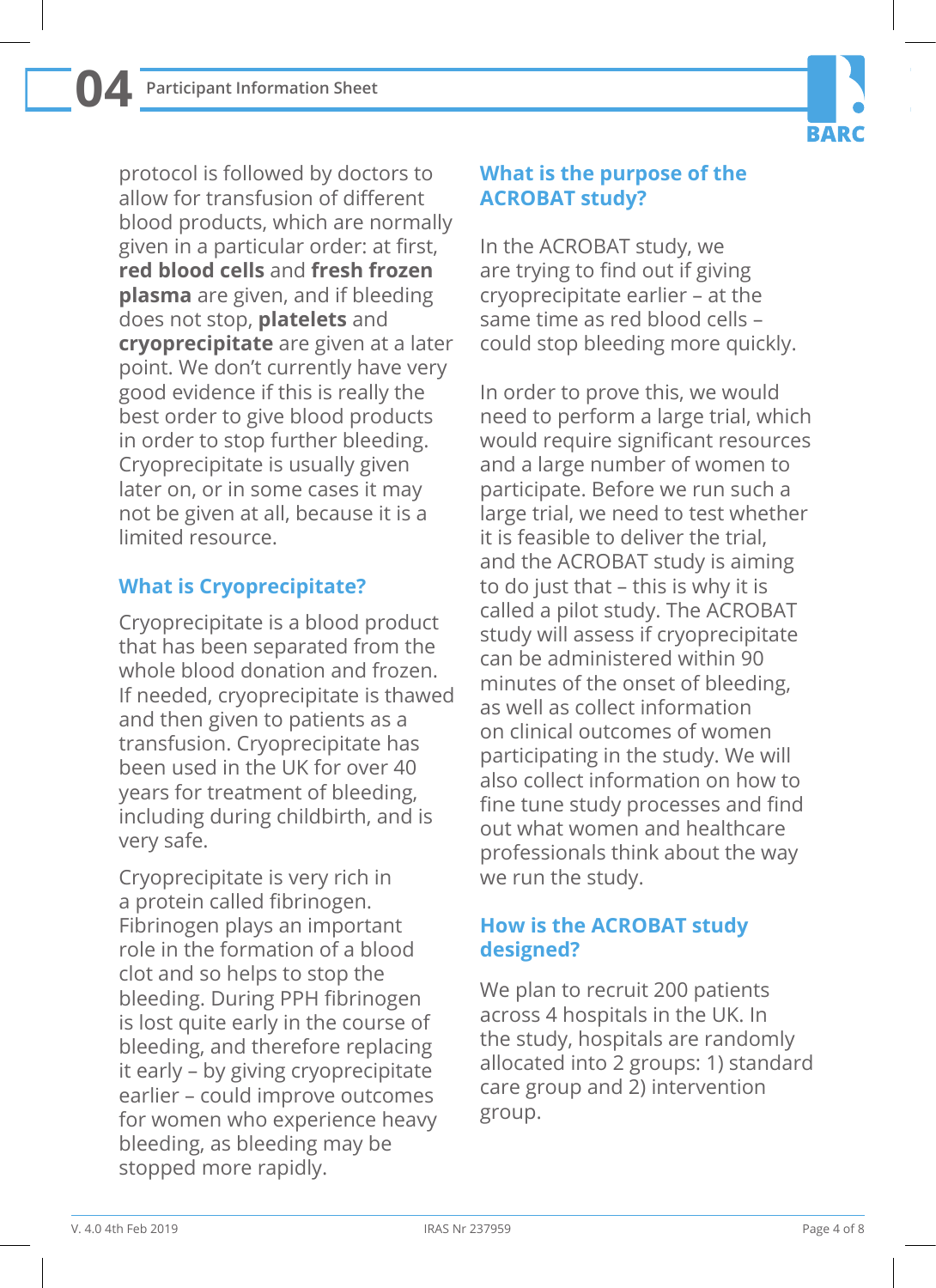



- **• Standard care group**: all women who deliver in these hospitals and who develop severe bleeding that requires blood transfusion receive exactly the same treatment as usual. This means that cryoprecipitate is given later in the course of bleeding, and in some cases may not be given at all.
- **Intervention group:** all women who deliver in these hospitals and who develop severe bleeding that requires blood transfusion, receive cryoprecipitate early, in addition to standard treatment. All other aspects of the management of PPH will remain exactly the same – women still receive the same amount of red blood cells and plasma as in the standard, and further cryoprecipitate transfusion can still be given at a later stage if required.



This type of research is called a **cluster-randomised trial**. We are doing this because in the intervention group, the healthcare teams have changed the way they treat all women who need transfusion. This is done so we get the most reliable and clear-cut study results possible.

If you would like to know which group your hospital is in, you can ask the person obtaining consent from you, your doctor, research practitioner, nurse or midwife.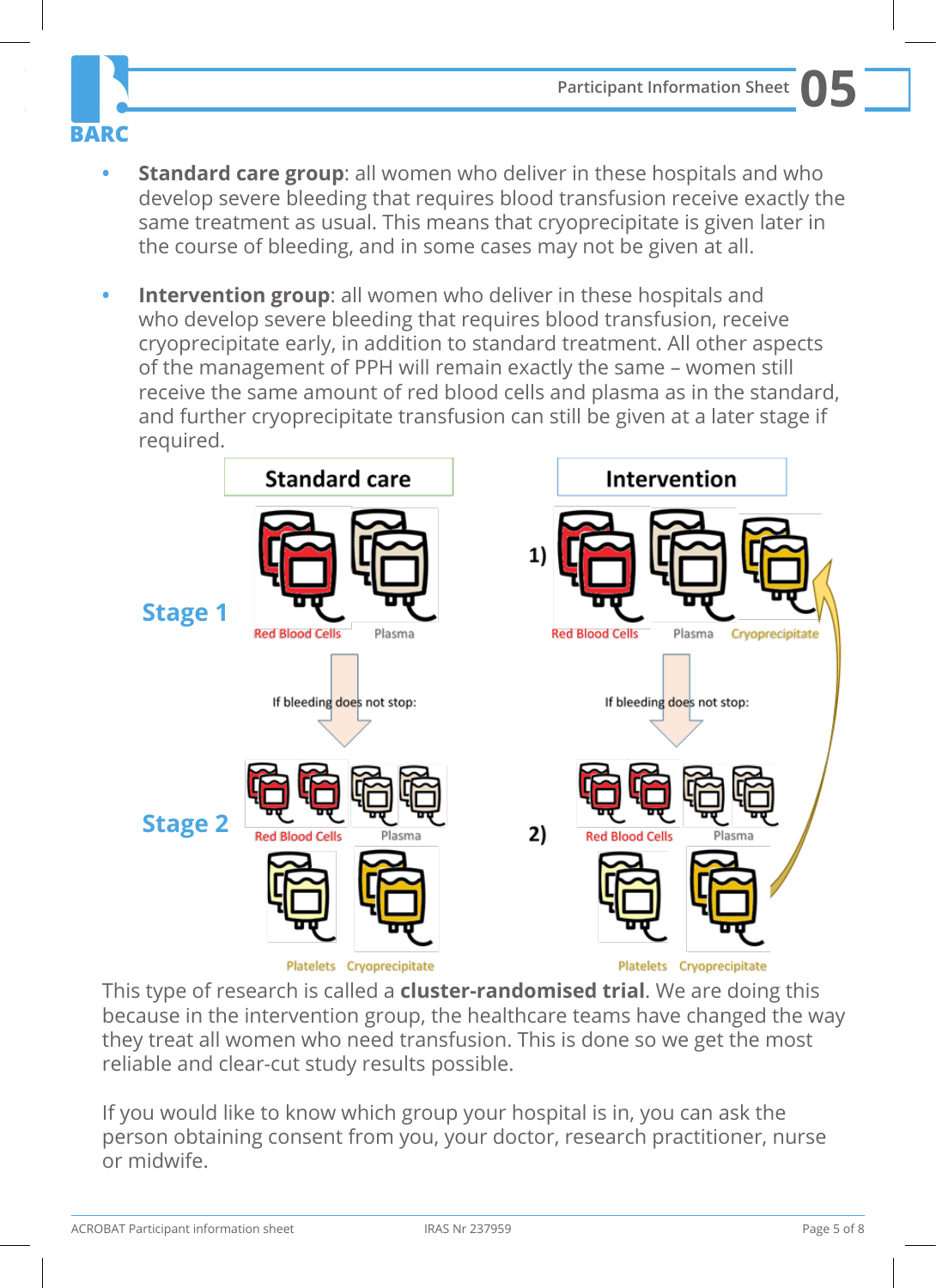#### **SECTION 3: Information about my participation**

#### **How have I been identified?**

A member of the research team has looked through the medical records to identify women who have experienced heavy bleeding after childbirth and received a transfusion of blood products.

#### **What are the possible benefits of taking part?**

There is no guarantee that you benefit directly from participation in this study. Participants receiving early cryoprecipitate might respond better, but at present we do not know if this will be the case. The information we get from this study will help us improve and develop future studies. It may also help us to improve the treatment of pregnant women who experience PPH during childbirth in the future.

#### **What are the possible disadvantages and risks of taking part?**

We do not expect there to be any disadvantages for you by being included in this study, because cryoprecipitate is already part of standard care, and we are only proposing to give it early rather than later on in the course of bleeding. Cryoprecipitate is not a new drug or product; it has been used safely in the UK for over 40 years.

#### **What if there is a problem?**

If you have any concerns about any aspect of this study, you should ask to speak to the research team who will do their best to answer any questions. If you remain unhappy and wish to complain formally, or if you wish to speak to someone who is independent from this study, please contact your local hospital Patient Advice and Liaison Service (PALS) – see below for contact details.

**BARC** 

We do not believe that any harm will come to you through taking part in this trial. The organisers of the study do however have insurance in place for any injury caused as a direct result of the intervention or procedures you received during the course of the study.

#### **Do I have to take part, and what happens if I change my mind?**

It is up to you to decide whether to take part in the research or not. If you decide to continue you will be free to change your mind at any time, without giving a reason, and then we won't collect any further data for this study. If you would like us not to collect routine data from your medical records, you are also free to opt out. This will not affect the quality of care you receive now or at any time in the future.

#### **Will my taking part in the study be kept confidential?**

Your hospital routinely collects information about you in your medical records. We will access this information, with your permission, for this research study. Your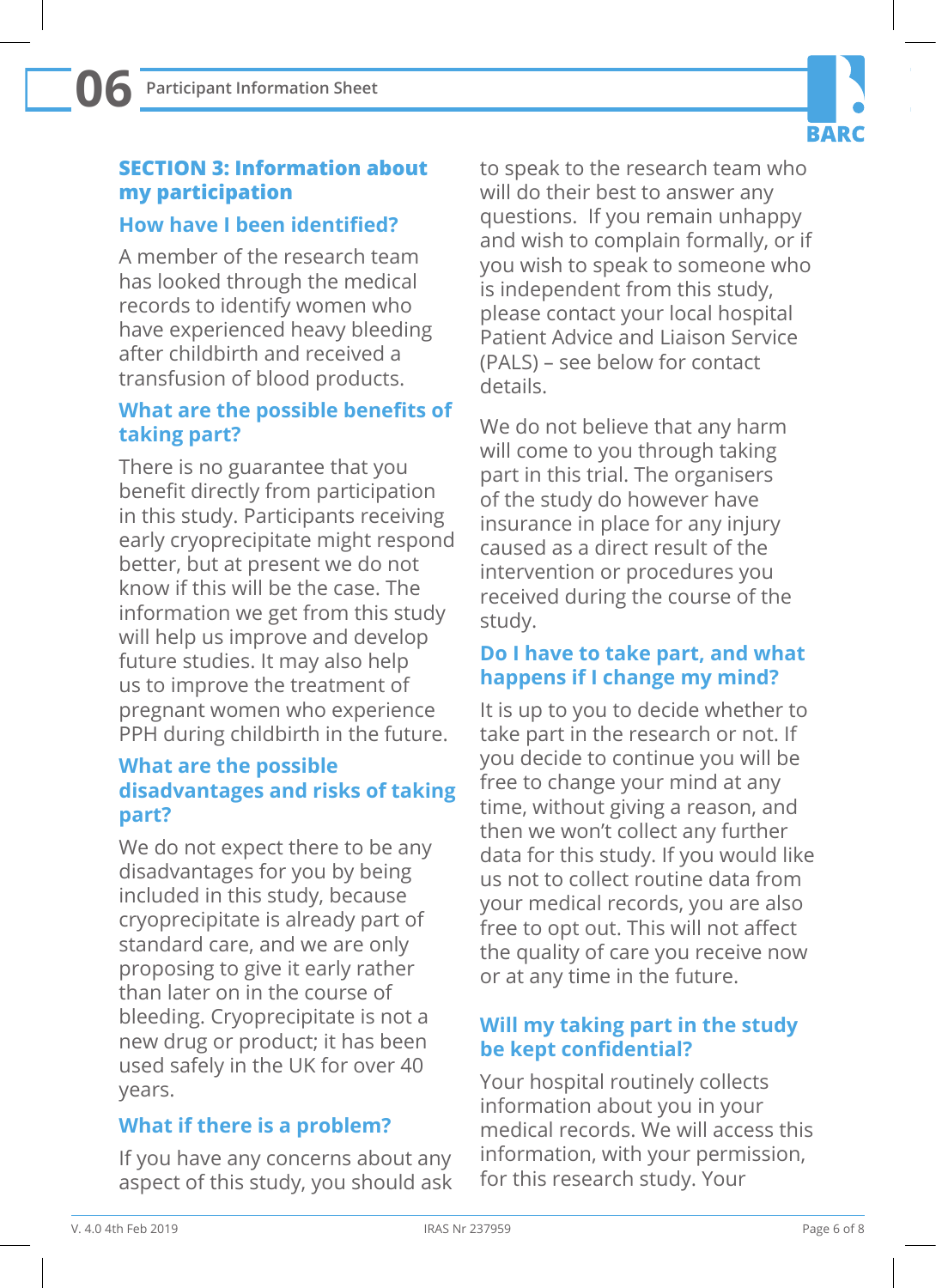

hospital will keep a record of your name, date of birth, NHS number and contact details confidential and will not pass this information to the study organisers. Your hospital will use this information as needed for your care, to contact you about the research study, and make sure that relevant information about the study is recorded to oversee the quality of the study. Certain individuals from the study organisers and regulatory organisations may look at your medical and research records to check the accuracy of the research study. All information collected about you during the course of the research will be kept strictly confidential and will be stored securely. The study organiser (Queen Mary University of London) will only receive data about you that contains no identifying information (no names, dates of birth or NHS number), only a unique study number. If shared with other researchers, your data will be completely anonymised.

Your hospital will keep identifiable information about you from this study for 20 years after the study has finished. Any leftover blood samples will be destroyed at the end of the study.

#### **Will my GP be informed of my participation in the study?**

Yes, with your permission, we will write to your general practitioner/ family doctor to tell him/her about the study and inform him/her that you are taking part.

**Participant Information Sheet 07**

**Who is organising and funding the research?**

The study is funded by Barts Charity. Queen Mary University of London is the sponsor for this study based in the UK. We will be using information from you and your medical records in order to undertake this study and will act as the data controller for this study. This means that we are responsible for looking after your information and using it properly. Queen Mary University of London will keep information about you for 20 years after the study has finished. Your rights to access, change or move your information are limited, as we need to manage your information in specific ways in order for the research to be reliable and accurate. If you withdraw from the study, we will not collect any further data about you, but we will keep the information about you that we have already obtained. You can find out more about how we use your information at www.jrmo. org.uk.

#### **How have patients and the public been involved in this study?**

Members of our patient and public group called Katie's Team have provided input into the research proposal, the process of recruiting participants and the patient documents, and will continue to support the progress of this study.